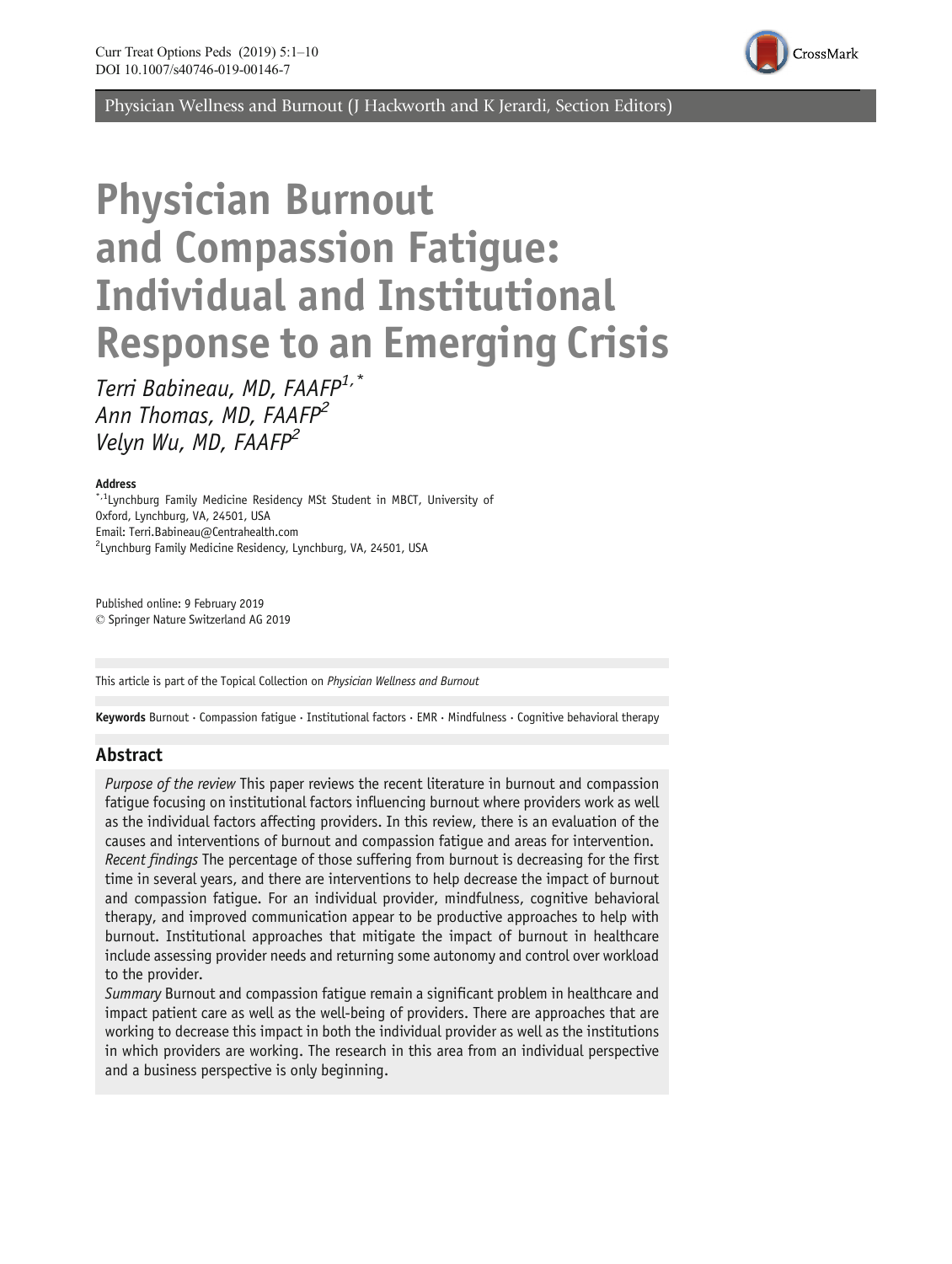#### Introduction

The landscape of healthcare is rapidly changing, and burnout is an ever-present problem for today's physicians. An annual survey of physicians in 2017 noted a 4-year increase in burnout rates of 25% [\[1\]](#page-7-0), and the percentage of burnout has just started to decrease for the first time in 2018 [[2](#page-7-0)]. Burnout causes many physicians to retire early, switch careers, or even leave their work altogether [\[3\]](#page-7-0). Often, burnout and compassion fatigue are used interchangeably in the literature and compassion fatigue has been defined as "a unique form of burnout" [[3](#page-7-0)] related to both institutional and individual factors; the institutional factors are often described as those beyond the individual practitioner's control and the individual ones are those that have some relation to the individual physician's practice patterns, patient mix, and individual physician personality factors. Interventions to address these factors can be directed to individual physicians and to the organization(s) where they work [[4](#page-7-0)].

#### What is burnout/compassion fatigue?

In the 1970s, Freudenberger used the term burnout to describe a problem with psychological health practitioners [[5\]](#page-7-0). Now, burnout is considered an occupational hazard for all of those who work in healthcare. Maslach identified three components to burnout: exhaustion, depersonalization, and reduced personal accomplishment [[6](#page-7-0)]. The three components of burnout may come from various factors in the work or individual's environment. The stress of work that shows in the form of emotional exhaustion and depersonalization is "selfprotective at first—an emotional buffer of concern" [\[6\]](#page-7-0), thus showing the development of a decreased interpersonal aspect of functioning. The last factor, reduced personal accomplishment, represents the self-evaluation dimension [[6](#page-7-0)].

In 1990, Farber defined three subtypes of burnout among teachers, and this research was expanded to include psychotherapists [[7](#page-7-0)] and now includes healthcare workers. The three subtypes categorize individuals' responses to the frustration that they are feeling with their work and include (1) those who work harder in the face of increasing

frustration, (2) those who give up and only do the minimum work required, and (3) those who give up and feel under-challenged which results in them having no interest in their work [[7](#page-7-0)–[9\]](#page-7-0). Montero-Marin et al. have gone on to identify these groups in the following manner: "frenetic or overload" (those working harder), "worn-out or neglect" (the group that gives up), and "underchallenged or lack of development^ (those with no interest in their work) [\[9\]](#page-7-0). These classifications are being used to identify what changes in work life might be individualized for those experiencing burnout. Those who feel they are not being rewarded in proportion to their efforts have higher rates of burnout [\[8\]](#page-7-0). Some personality traits such as type "A" personalities and those who self-identify as workaholics also show risk for increased burnout [\[10](#page-7-0)]. Figure [1](#page-2-0) provides an artistic view of what burnout looks like to a physician with a type-A personality who feels underchallenged.

Compassion fatigue is a state resulting from "prolonged, continuous and intense contact with patients, the use of self, and exposure to stress^ [\[3\]](#page-7-0). Compassion fatigue is also described as a secondary traumatic stress syndrome, and there are those who prefer the term secondary traumatic stress syndrome as the wording compassion fatigue may seem to imply that the physician no longer cares [\[1](#page-7-0)]. The difference between burnout and compassion fatigue can also be described as burnout being what occurs external to the provider and compassion fatigue/secondary stress is what happens internally to the provider [\[1\]](#page-7-0).

#### Why is burnout important?

Burnout is a cause of decreased productivity and negatively affects the quality of patient care [[10\]](#page-7-0). As burnout rates rise, the rate of physician turnover increases, which leads to significant economic losses considering that the cost to replace one physician is estimated to be between \$500,000 and \$1,000,000. This does not include the cost of decreased productivity and patient satisfaction [\[10](#page-7-0)– [12](#page-8-0)]. Additionally, those providers with higher rates of burnout have higher rates of personal life difficulties such as substance abuse and divorce [[13\]](#page-8-0).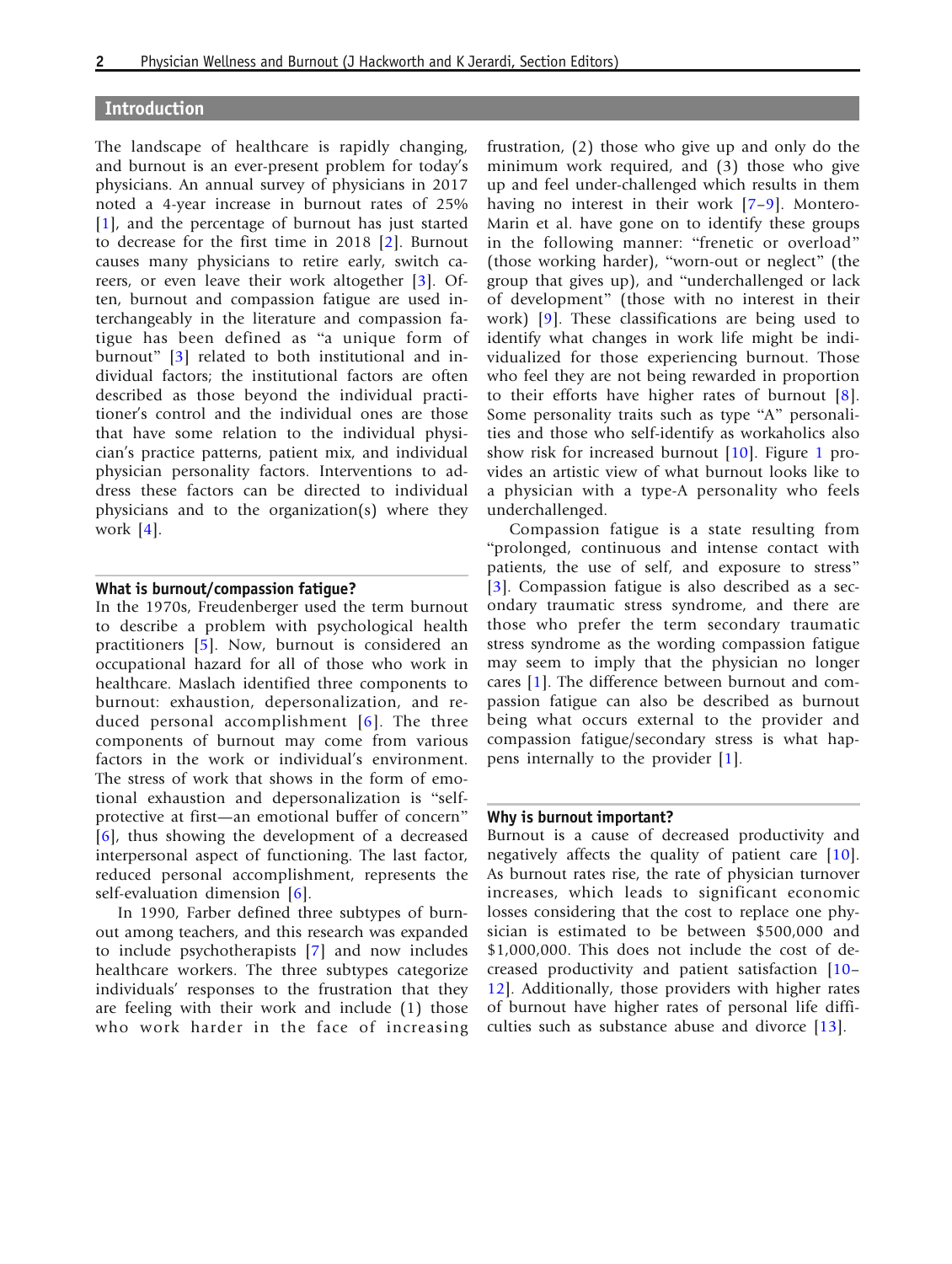<span id="page-2-0"></span>

Fig. 1. An artistic view of what burnout looks like to a physician with a type-A personality who feels underchallenged.

Burnout is a large contributor to increased attrition and medical errors [[13](#page-8-0)] and is associated with lower quality of care [\[12\]](#page-8-0). Patients with diabetes, hypertension, and other chronic illnesses reported better care and were more likely to adhere to care recommendations when their provider had higher job satisfaction. This shows that "physician wellness and satisfaction are important contributors to patients' adherence to treatment and satisfaction" [\[10,](#page-7-0) [11](#page-7-0)]. In fact, the importance of provider wellness is so striking to patient safety and care considerations that there are many who have called for a change from the Institute of Healthcare Improvement's Triple Aim of Patient Safety (improving patient care experience, improving population health, and reducing the cost of healthcare per capita) to include physician well-being, creating the Quadruple Aim [\[14](#page-8-0)]. It is important to note since the adoption of the Triple Aim, attention in healthcare has shifted from one of public service to a business model with a subsequent larger amount of nonclinical work placed onto physicians resulting in an increase in burnout [\[13\]](#page-8-0). Now with this model being accepted in much of the country, the Quadruple Aim is being discussed with the importance of provider wellness added to the list of what is needed for patient safety.

How do we measure burnout and compassion fatigue? The Maslach Burnout Inventory (MBI) is a validated measure of burnout and has become its standard measure [[6](#page-7-0), [15](#page-8-0)]. Burnout is identified with elevated scores in emotional exhaustion and depersonalization and lower scores in personal accomplishment [[16\]](#page-8-0). The measure of the burnout sub-types as identified above (overload, lack of development, and neglect) has been validated against the MBI and is the Burnout Subtype Questionnaire (BCSQ-12) [\[17](#page-8-0)]. Another measure used in primary care staff, a Single Item Burnout Measure, has been validated against the subscale of emotional exhaustion of the MBI [[18\]](#page-8-0). The Professional Quality of Life Scale is a 30-item measure used to measure compassion fatigue and potential for burnout. A higher score is associated with a higher risk of compassion fatigue and burnout [\[19](#page-8-0)].

#### Why does burnout occur? (institutional or external factors)

Some researchers have defined burnout more with dual causation: institutional (external) and individual (internal) causes adding up to the totality of burnout. External factors contributing to burnout include the work environment, career culture, and unending clinical events. For physicians, drivers of physician burnout and engagement have been further categorized into seven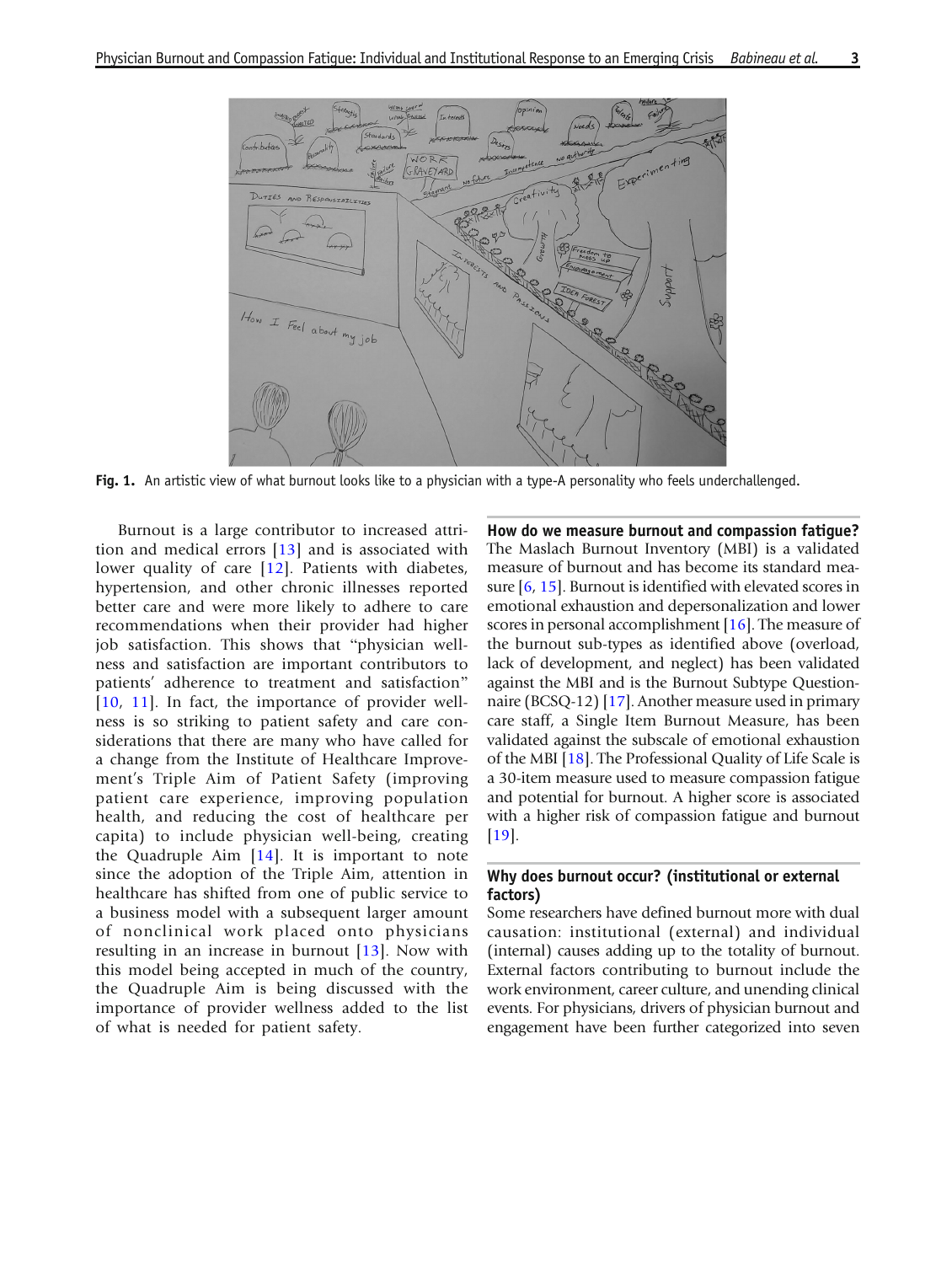dimensions: workload and job demands, efficiency and resources, meaning in work, culture and values, control and flexibility, social support and community at work, and work-life integration [[20\]](#page-8-0). Shanafelt and Noseworthy have also specified some of the individual, work unit, organizational, and national factors that in-fluence each dimension [\[20](#page-8-0)]. Efficiency and resources, workflows, and processes as well as availability of support staff and allied health professionals influence the physician experience in the workplace [\[20\]](#page-8-0).

Workload demands include factors such as time pressure, daily workload, conflicting tasks, and productivity expectations. Job control factors include the ability of an individual to make decisions regarding their time management or task completion as well as the ability to influence colleagues [\[4,](#page-7-0) [21\]](#page-8-0). If the institution where the physician works provides the physician with little control over their work environment or the physician is surrounded by patients who fail to clinically improve, the individual physician may become increasingly fatigued [[22](#page-8-0)]. These situations may also increase the rate of burnout.

Since so many physicians work for large corporations and government entities rather than the small private practices of the past, they can no longer set their own hours, work at their own pace, or have a sense of autonomy in their work [[23\]](#page-8-0). Additionally, physicians work longer hours than most other professions, often working an average of 50–60 h per week for the entirety of their careers with some even working 24-h shifts [\[10](#page-7-0), [24\]](#page-8-0). It has been noted that physicians have a higher rate of burnout than any other profession and primary care physicians are finding that their rates of burnout are among the highest [\[24\]](#page-8-0) (Fig. 2).

Physicians in past generations had more time for those things in their work lives that provided for their selfgratification like time with patients and control over their work environment [\[23\]](#page-8-0). Increasing educational debt, less pay for physicians, increasing productivity requirements requiring physicians to see more patients, and an increasing risk of malpractice contributes to increased stress and burnout for many physicians [\[23](#page-8-0), [25\]](#page-8-0).

Advances in health information technology have also added to the burden of many physicians. As the electronic medical record (EMR) becomes more standard in clinical practice, physicians are feeling increasingly time-burdened. The EMR also allows for easy tracking of quality measures which may not be under the control of the physician [\[11](#page-7-0)]. Patient access to the internet where they perceive they find the "correct" diagnosis and use of health portals has created an attitude among many patients that physicians are supposed to perform at almost perfect levels [\[12](#page-8-0)]. Most physicians feel that the EMR has not improved the quality of medical care [\[23\]](#page-8-0). With these factors that are external to the practicing physician, there is lower job satisfaction as well as increased physician health and personal relationship issues [\[25\]](#page-8-0).

The culture of medicine also contributes to physician burnout. Early in the medical educational process, physicians learn to deny needing help, not admitting to any



Fig. 2. Data gathered from the Medscape National Physician Burnout and Depression Report 2018; Medscape Lifestyle Report 2017: Race and Ethnicity, Bias, and Burnout; Medscape Lifestyle Report 2016: Bias and Burnout and Medscape Physician Lifestyle Report 2015.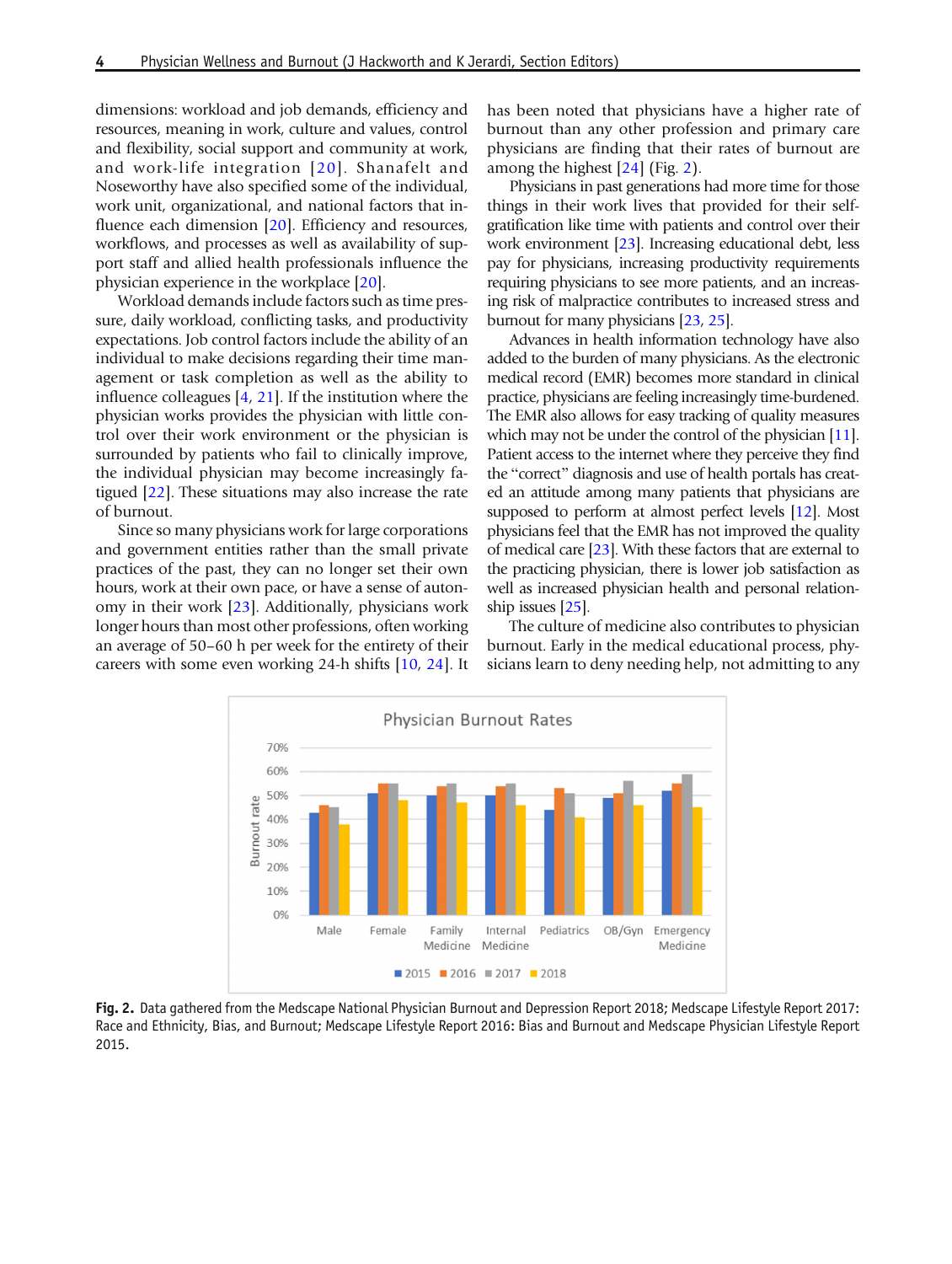personal toll that their work takes on them and this idea is re-enforced in their daily work [\[26](#page-8-0), [27\]](#page-8-0). Wallace observed that "Doctors often rely on denial and avoidance as coping strategies" and they "are more likely to report a physician with a substance-abuse disorder than one who is emotionally or cognitively impaired" [\[10\]](#page-7-0). There is also the perception that there is discrimination by licensing boards against physicians who become ill or burned out which could impair the physician's ability to earn a living if reported [[10](#page-7-0)]. Female physicians may also have more challenges in the area of work-life balance which often contributes to increased family stress [\[10\]](#page-7-0).

Throughout medical education, physicians are taught to be tough and to always put the needs of the patient first despite great cost to their own health and well-being. Medical students enter their education with the same level of depression and anxiety as others in their age group. Slavin et al. found that by the end of the first year of medical school, 57% of students had moderate to high symptoms of anxiety and 11.2% of medical students reported experiencing suicidal ideation [\[28\]](#page-8-0). Even with the increasing situation of physician suicide there is little interest in physician mental health among many in medicine [\[29](#page-8-0)].

Physicians work in situations that are "cognitively challenging^ as they require the highest degree of decision-making and many of these decisions need to be made in an instant. There are few professions where every decision from the tiniest drug adjustment to the most momentous of surgeries could have dire consequences. These kinds of decisions are "life-or-death" and this work is every moment of every day. This kind of cognitive work throughout a workday and workweek can be physically and mentally draining [[10\]](#page-7-0).

#### Why does burnout occur? (individual or internal factors)

Maslach and Goldberg describe those who suffer from burnout as "feeling drained, cynical, and ineffective" [[6](#page-7-0)]. Using a transactional model showing that there are many factors involved in the process, Fernando & Consedine included the personal characteristics of an individual physician that may put them at a higher risk [\[22\]](#page-8-0). Some physicians are inherently more compassionate, and it may be easier to be compassionate towards some patients (children for instance) and especially to those who show greater appreciation.

Compassion fatigue often shows with individuals having increased anger (especially at work), some deficits in attention span, and increased illnesses [\[3](#page-7-0)]. Some physicians who suffer from compassion fatigue report feelings of failure to their profession, sleeplessness, anxiety, and a general lack of confidence [[30\]](#page-8-0). Compassion fatigue may not be from the individual practitioner losing compassion but rather from "unconscious motivations involved in compassion fatigue^ [\[31](#page-8-0)]. Gerard further discusses that many go into the helping professions to do "over-good" as Freud wrote in Totem and Taboo. "For Freud, these displays of being over-good serve a defensive function, guarding against the anxiety provoked by a prior 'period of badness' that threatened the child's primary relationships" [\[31](#page-8-0)]. Looking at compassion fatigue/burnout in this manner may help to explain why so many physicians suffer burnout. If as Freud espoused there is some unconscious driving force to do good and as Fernando and Consedine report that many physicians work in an environment where they have no control over their work environment with patients failing to improve, there is little external reinforcement to feed the physician's internal need to "do good," allowing them to "guard against the anxiety"  $[22]$ .

The motivational values with which some physicians are raised may also contribute to their level of burnout and compassion fatigue. Those raised in an environment with high expectations but also increased criticism may have higher levels of guilt and shame [\[32](#page-8-0)]. A high level of expectations has helped most physicians succeed academically. Perception of failure increases guilt and shame in those with a high level of self-criticism [\[32](#page-8-0)]. In healthcare, the stakes are the highest of most professions and failure is not tolerated [\[10\]](#page-7-0), even if the failure is not actually the failure of the provider but the system or even organizational requirements. There is also a high level of stress for some providers who fear that they will not be able to help patients or even the population where they practice [\[31](#page-8-0)]. In these situations, frustration and anxiety increase and the response of the provider may be burnout or compassion fatigue.

### What is to be done about burnout: institutional interventions

The imbalance between job demands and job control may be a trigger for burnout  $[4, 5, 21]$  $[4, 5, 21]$  $[4, 5, 21]$  $[4, 5, 21]$  $[4, 5, 21]$  $[4, 5, 21]$  rather than burnout being a problem of the individual's limitations [\[12](#page-8-0)]. Unfortunately, many interventions have focused on increasing the resilience of the individual instead of addressing the workload and control factors [[33\]](#page-8-0). Research studies show that organizational factors such as workload and insufficient personal control contribute to burnout [[5](#page-7-0), [21](#page-8-0)]. However, drawing conclusions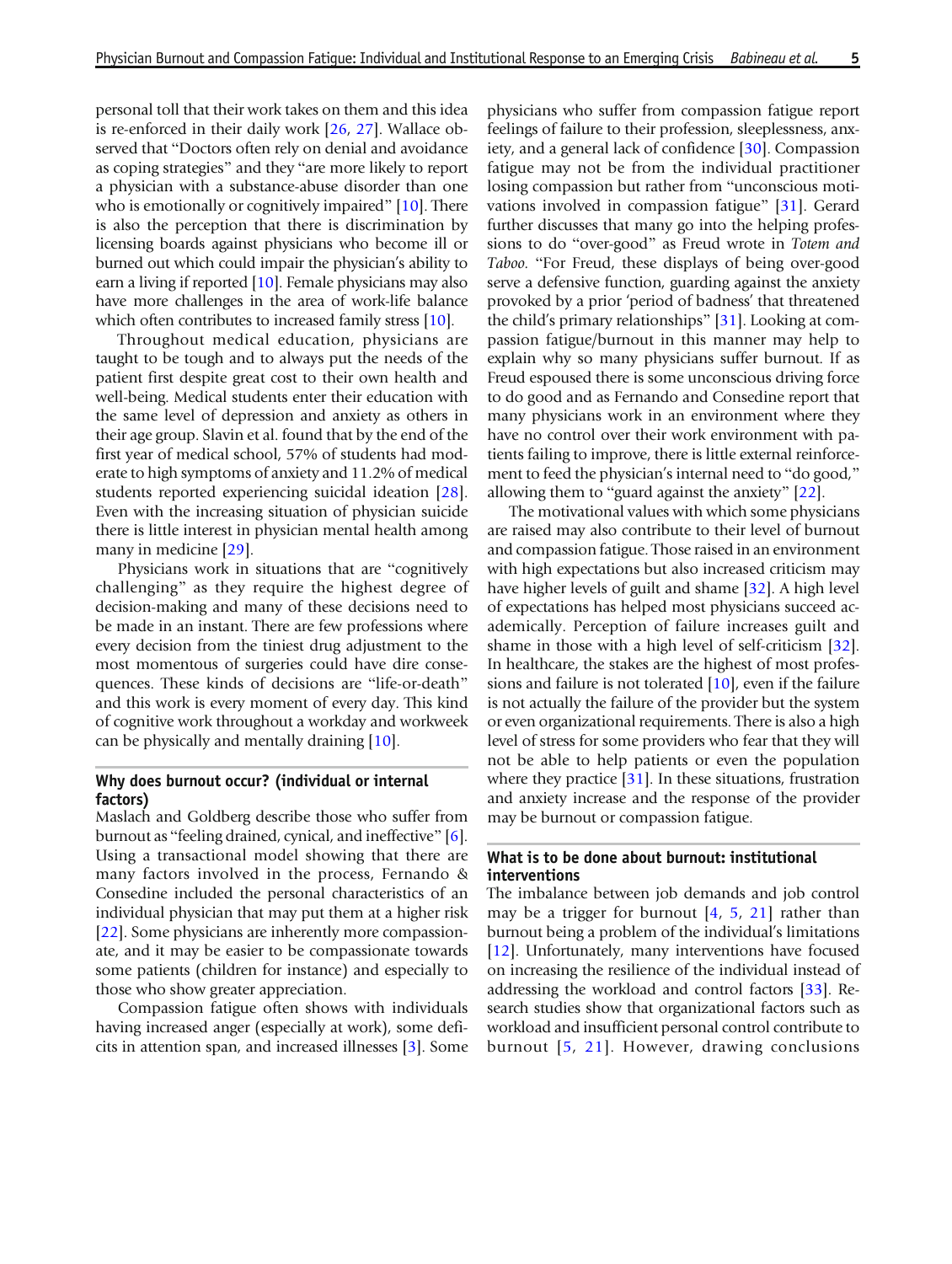regarding the effectiveness of specific organizationdirected interventions from these studies can be complex. Studies evaluating the effectiveness of organization-directed interventions for physician burnout are comparatively fewer than those characterizing physician burnout, and results of studies of effectiveness of organizational interventions for physician burnout are conflicting [[4](#page-7-0), [34,](#page-8-0) [35](#page-8-0)] due to the numerous confounding variables surrounding research in this area [[4](#page-7-0)].

Effective organization-directed strategies to address burnout include evaluating workload, autonomy, choice, and fairness [[36\]](#page-8-0). Addressing physician burnout begins with a proper assessment of physician burnout, well-being, and satisfaction. These can be regularly measured as a routine institutional performance metric using standardized instruments [\[20](#page-8-0)]. Awareness of factors that influence culture as well as regular assessment to ensure that an organization's actions and values are aligned can strengthen an organization's culture [\[20](#page-8-0)]. A recent study of the effects of a primary care transformation initiative on physician burnout and work experience demonstrates a growing understanding that transformational initiatives affect the workplace and physician burnout and suggests a potential benefit to tracking the effects of future organizational initiatives on physician burnout [\[37](#page-8-0)].

Harnessing the power of effective physician leadership to promote individual and organizational health by identifying, equipping, and assessing leaders is critical to success. Combining the aforementioned strategies of burnout assessment and leadership, the next strategy then is to develop and implement targeted work unit interventions to improve physician burnout [[20](#page-8-0)]. Other strategies include improved work-life integration, peer support and collaboration, and appropriate use of reward or incentive programs. Work-life balance can be improved by promoting flexibility, reducing work hours [\[20\]](#page-8-0), and providing physicians with autonomy and choice in an equitable manner [[20](#page-8-0), [36](#page-8-0)]. Providing resources to deliberately foster peer support and greater collaboration between physicians should be offered by each organization [[20,](#page-8-0) [38](#page-8-0)]. Finally, rather than productivity-based physician compensation models (which have been linked to physician burnout due to the vulnerability to overwork), salarybased models or incentive-based models (especially those that include physician well-being) are better options to "provide a safeguard to counter the incen-tive to overwork" [[20,](#page-8-0) [39](#page-8-0)].

#### What is to be done about burnout: individual interventions

In a systematic review of systematic reviews for burnout interventions, it was found that the individual interventions usually included mindfulness techniques, cognitive behavior therapy (CBT), communication improvement, and decreasing stress [[4\]](#page-7-0). These interventions will be reviewed here.

#### **Mindfulness**

It is helpful to understand how mindfulness may work to initiate change in those with burnout/compassion fatigue. "Mindfulness can be described as nonjudgmental attention to experiences of the present moment, including emotions, cognitions, and bodily sen-sations, as well as external stimuli" [\[40](#page-8-0)], and mindfulness can be taught in mindfulness courses or interventions. A cornerstone of mindfulness teaching is compassion for self and others. Mindfulness is based on Buddhist theory (not the religious practice of Buddhism) and a primary outcome of meditation is compassionate response, both for others and almost more importantly in burnout interventions, compassion for one's self [\[41](#page-8-0)]. This may be one of the mechanisms that allow for those who study mindfulness to be able to more effectively navigate the current arena of burnout. If Gerard is correct in his assumption that some may suffer from compassion fatigue because of inner conflict over "doing good" and lack and of positive feedback from patients, administration, and the public, then mindfulness may work by negating that effect [[31](#page-8-0)].

There are multiple randomized controlled trials (RCT) that have shown the effectiveness of mindfulness in efforts to mitigate burnout and compassion fatigue. A weekend course of mindfulness intervention for burnout and stress showed improvements in the emotional exhaustion component of burnout, increased mindfulness in the participants, and improvements in stress and depersonalization [\[42\]](#page-8-0). Shapiro et al. used mindfulness as an intervention with multiple types of healthcare workers to increase life satisfaction and selfcompassion as well as stress reduction. Using a combination of mindfulness interventions, they showed that there was an increase in self-compassion and the intervention group had greater life satisfaction and decreased burnout [\[43](#page-9-0)].

In those with burnout/compassion fatigue, meditation may enable more compassion. Using fMRI to evaluate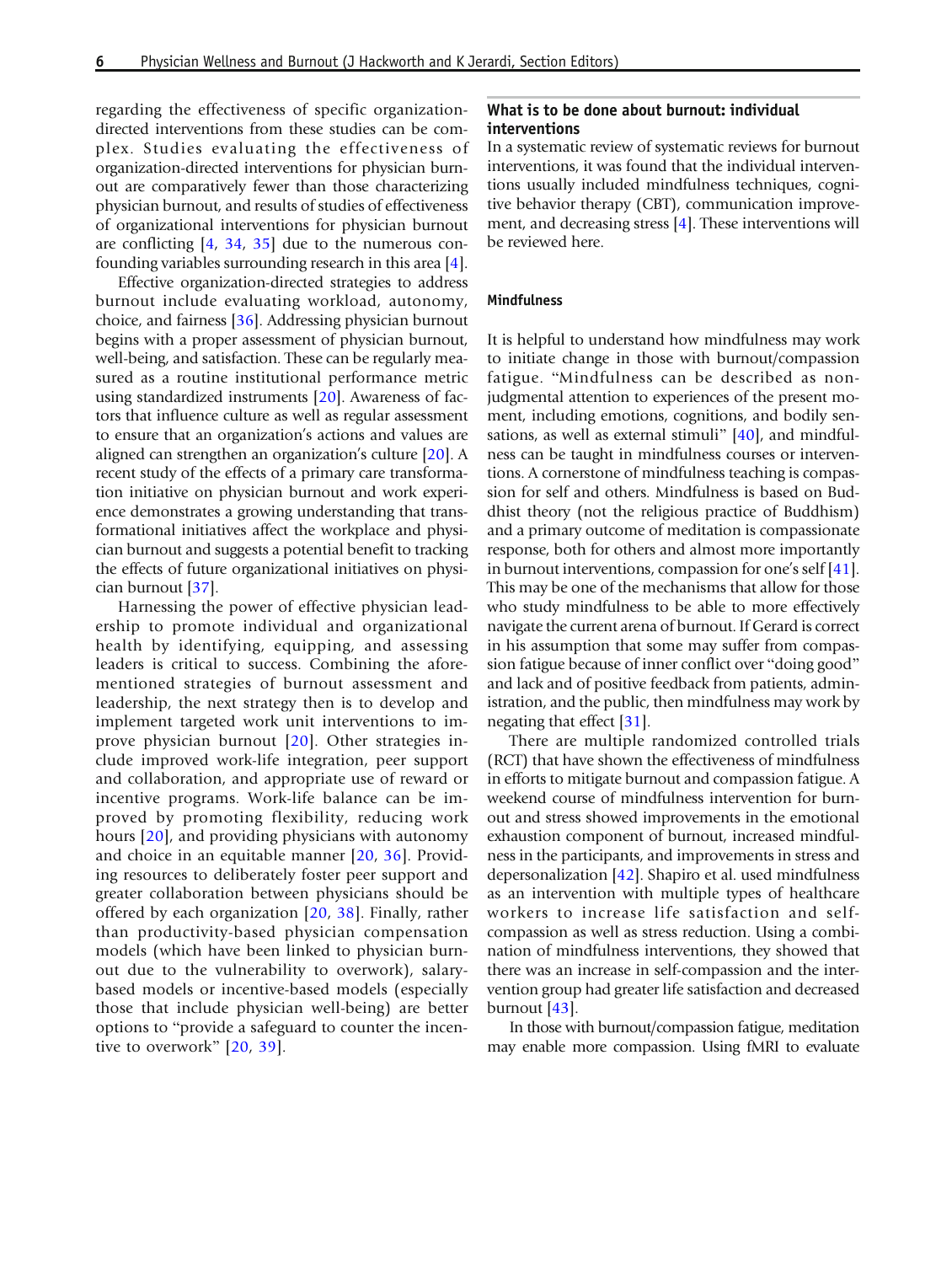empathy, Laneri et al. showed that when sharing another's suffering the anterior insula (AI), anterior cingulate cortex and the medial prefrontal cortex were all activated. The strength of AI activation is negatively associated with compassion and those in the study with meditation experience had less activation of the left AI [[44](#page-9-0)]. This shows that "current mindfulness meditation could provide an adaptive mechanism in coping with distress due to the empathic sharing of others' suffering, thereby possibly enabling compassionate behavior^ [[44](#page-9-0)].

#### Cognitive behavioral therapy

In a large review study of interventions for burnout it has been shown that CBT does decrease the symptomatology of burnout and most especially emotional exhaustion in the initial evaluation (usually 1-month follow-up) though this effect was not seen in long-term (up to 1 year) follow-up [\[45\]](#page-9-0). In this review of 14 studies, the most common procedure used was CBT with 6 studies using this to combat burnout. The effect did seem to be strongest when CBT was combined with group work though "the individually focused RCT interventions did not produce a statistically significant effect on ex-haustion or cynicism" [\[45](#page-9-0)]. Thus, CBT may initiate some individual change though the long-lasting effects remain to be seen.

#### Improved communication

Improving communication with patients may help physicians to feel more connected with their patients. This interpersonal connection allows physicians to feel that their practice is more humanistic. Following a mandated physician communication 8-h course that emphasized patient communication skills in a large urban-based multidisciplinary practice, "physicians reported significant improvement in measures of empathy and burnout, which were sustained for at least 3 months following the course"  $[46]$  $[46]$ . Increasing communication and

# Conclusion

empathic skills in courses such as this may help physicians to practice with less burnout and more interpersonal connection.

#### Interventions associated with subtypes

The intervention for a physician experiencing burnout may need to be individualized as there are too many factors involved in the creation of their burnout [\[4](#page-7-0)]. To that end, there has been work done evaluating the three subtypes of burnout as identified previously to begin to determine how an effective intervention could be found. The "frenetic/overload" subtype has a heightened focus on problem-solving and a high level of venting of emotions with the venting having a greater relevance than the problem solving. This group tends to blame others for their own negative feelings and has difficulty with emotional regulation. For this group, emotional regulation may be the starting point to intervene. They may benefit from Acceptance and Commitment Therapy (ACT) helping to increase their "psychological flexibility" [\[47](#page-9-0)].

Those with "worn-out/neglect" subtype display behavioral disengagement, have a passive coping style, and are annoyed by monitoring of their activities as it tends to show their shortcomings. They display a lack of dedication and are "immersed in abandonment at work" [\[47](#page-9-0)]. This subtype may benefit from some behavioral activation helping to alleviate some of their burnout symptoms before they can even begin to move away from the worn-out symptomatology [\[47](#page-9-0)].

The "underchallenged/lack of development" group has cognitive avoidance that displays with "both venting of emotions and behavioral disengagement^ [\[47\]](#page-9-0). This group is somewhere between overload and neglect, and they show high levels of cynicism. They see the routineness of their work as limiting their development. Because of the increased boredom that this group shows, the authors believe that they may benefit from mindfulness interventions to awaken to everyday experiences [[47](#page-9-0)].

Burnout and compassion fatigue continue to be major problems in American healthcare and are beginning to be addressed in many institutions across the country. The factors affecting individual providers as well as the factors at the institutions in which they work are associated with the risk of burnout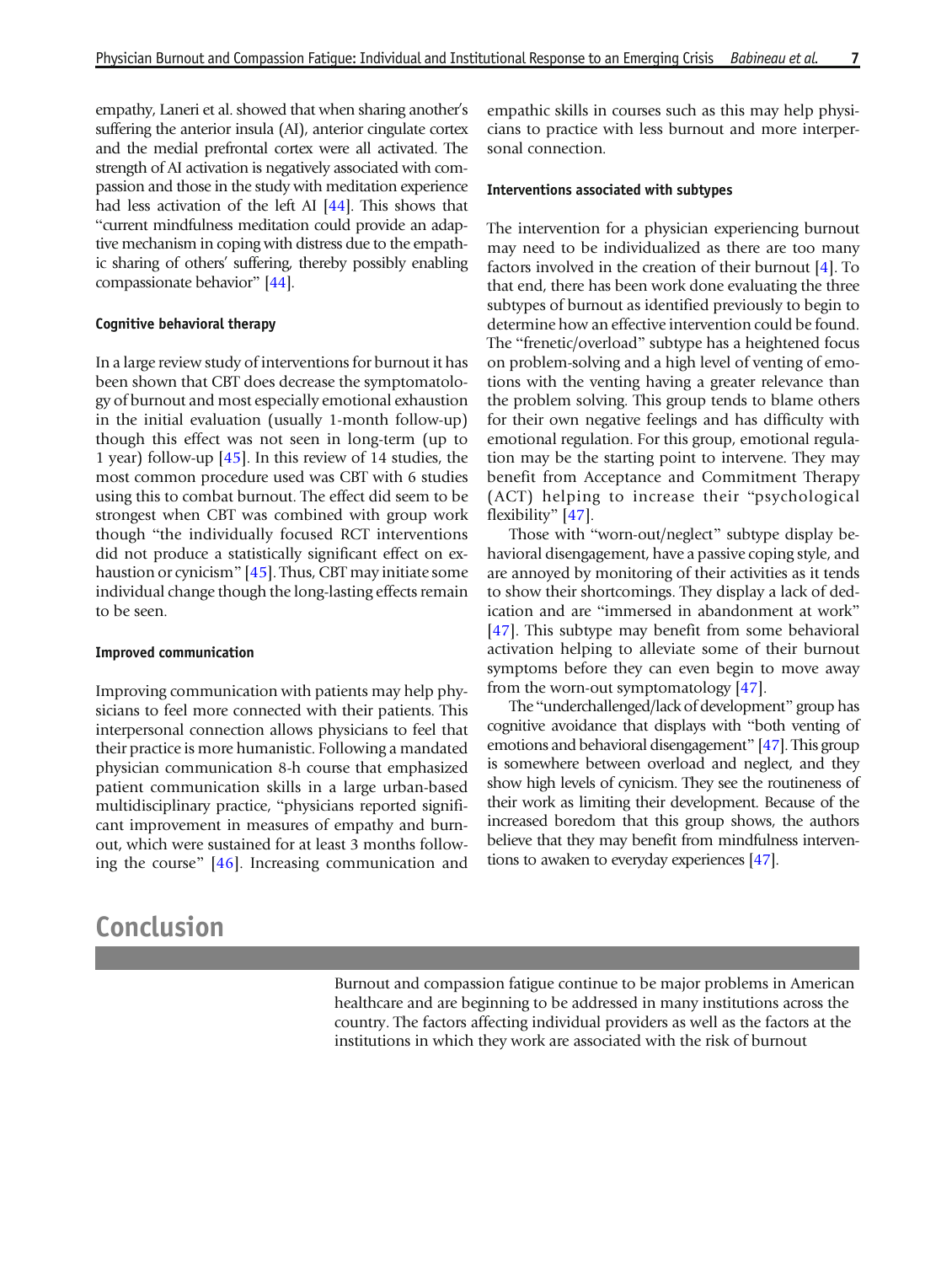<span id="page-7-0"></span>development. Institutionally, one of the first actions needs to be acknowledgement of the issue and allocation of resources to adequately address the issues. Organizations should provide resources that encourage individual strategies for physician wellness and burnout prevention. Also, there is a need for changes to the re-imbursement rules, associated changes to electronic charting requirements, and other factors that take providers away from the patient interactions that drew them to medicine. Individually, providers may find improved functioning with mindfulness, cognitive behavioral therapy, and communication initiatives. With continued research into both the types of burnout that providers are experiencing as well as changes to the institutions of American healthcare, burnout may continue to decrease. It is imperative that provider burnout continues to be regarded as a major healthcare consideration.

# Compliance with Ethical Standards

### Conflict of Interest

Terri Babineau declares that she has no conflict of interest. Ann Thomas declares that she has no conflict of interest. Velyn Wu declares that she has no conflict of interest.

### Human and Animal Rights and Informed Consent

This article does not contain any studies with human or animal subjects performed by any of the authors.

## Publisher's Note

Springer Nature remains neutral with regard to jurisdictional claims in published maps and institutional affiliations.

# References and Recommended Reading

- 1. Jablow M. Compassion fatigue: the toll of being a care Provider 2017; Available at: [https://news.aamc.org/](https://news.aamc.org/medical-education/article/compassion-fatigue-toll-being-care-provider/) [medical-education/article/compassion-fatigue-toll](https://news.aamc.org/medical-education/article/compassion-fatigue-toll-being-care-provider/)[being-care-provider/.](https://news.aamc.org/medical-education/article/compassion-fatigue-toll-being-care-provider/) Accessed 10/2/18, 2018.
- 2. Peckman C. Medscape National Physician Burnout and depression report 2018. Medscape, 2018. [https://](https://www.medscape.com/slideshow/2018-lifestyle-burnout-depression-6009235#1) [www.medscape.com/slideshow/2018-lifestyle](https://www.medscape.com/slideshow/2018-lifestyle-burnout-depression-6009235#1)[burnout-depression-6009235#1](https://www.medscape.com/slideshow/2018-lifestyle-burnout-depression-6009235#1)
- 3. Ledoux K. Understanding compassion fatigue: understanding compassion. J Adv Nurs. 2015;71(9):2041– 50.
- 4. Kalani SD, Azadfallah P, Oreyzi H, Adibi P. Interventions for physician Burnout: a systematic review of systematic reviews. Int J Prev Med. 2018;9(81):1–12.
- 5. Maslach C, Schaufeli WB, Leiter MP. Job Burnout. Annu Rev Psychol 2001; 2018/05;52(1):397–422.
- 6. Maslach C, Goldberg J. Prevention of burnout: new perspectives. Appl Prev Psychol. 1998;7(1):63–74.
- 7. Farber BA. Burnout in psychotherapists: incidence, types, and trends. Psychother Priv Pract. 1990;8(1):35– 44.
- 8. Montero-Marín J, García-Campayo J, Mosquera Mera D, López del Hoyo Y. A new definition of burnout syndrome based on Farber's proposal. J Occup Med Toxicol. 2009;4:31.
- 9. Montero-Marin J, Garcia-Campayo J, Tops M, Manzanera R, Piva Demarzo MM, De Mon MA, Garcia-Campayo J. Mindfulness, resilience, and burnout subtypes in primary care physicians: the possible mediating role of positive and negative affect. Front Psychol. 2015;6(DEC).
- 10. Wallace JE, Lemaire JB, Ghali WA. Physician wellness: a missing quality indicator. LANCET. 2009;374(9702):1714–21.
- 11. Dyrbye LN, Shanafelt TD, Sinsky CA, Cipriano PF, Bhatt J, Ommaya A, et al. Burnout among healthcare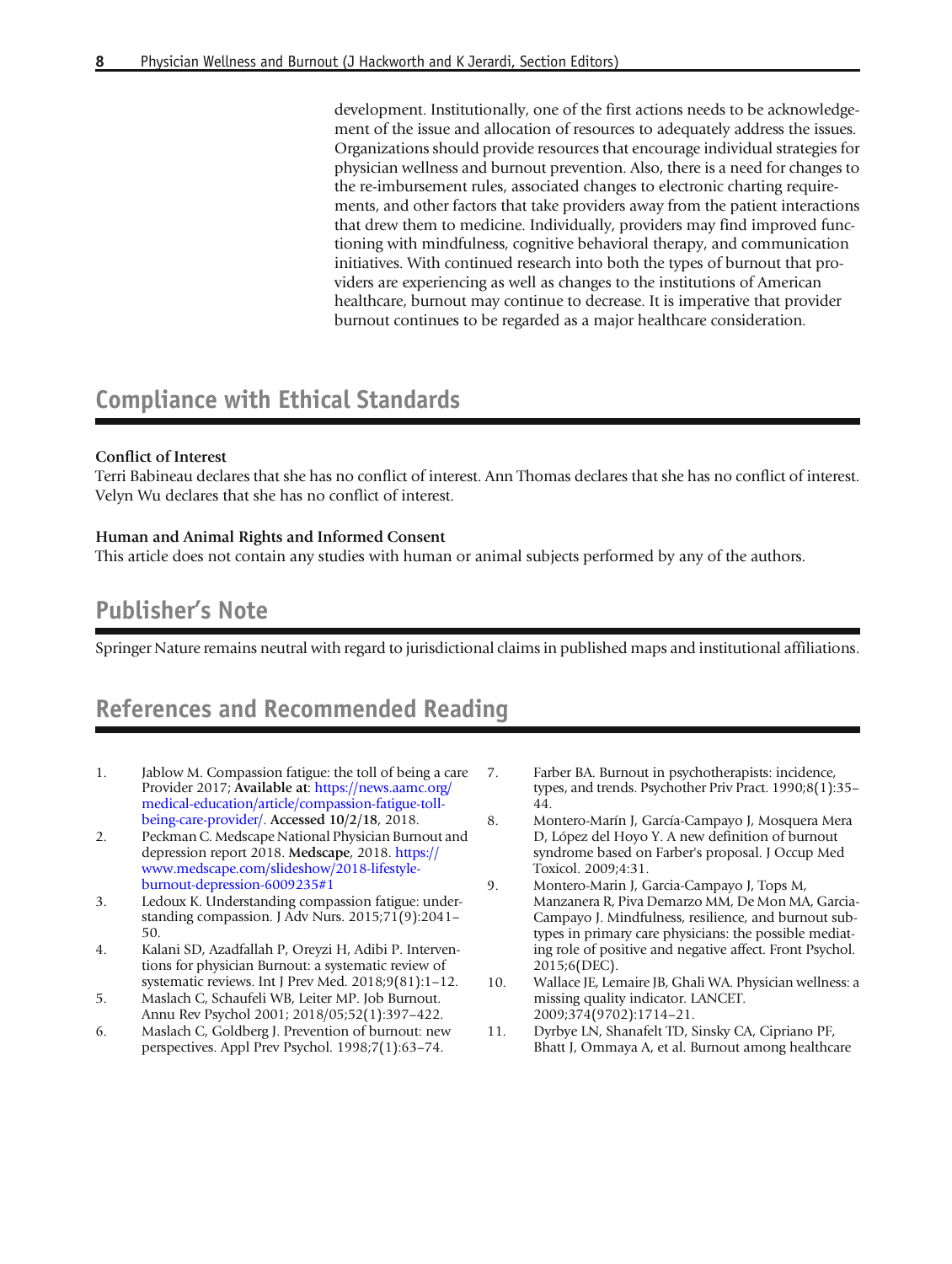<span id="page-8-0"></span>professionals a call to explore and address this Underrecognized threat to safe, high-quality care. National Academy of Medicine 2017(July 5, 2017):1–11.

- 12. Shanafelt T, Goh J, Sinsky C. The business case for investing in physician well-being. JAMA Intern Med. 2017;177(12):1826–32.
- 13. Anandarajah AP, Quill TE, Privitera MR. Adopting the quadruple aim: the University of Rochester medical center experience. Am J Med. August, 2018;131(8):979– 86.
- 14. West CP. Physician well-being: expanding the triple aim. J Gen Intern Med. 2016;31(5):458–9.
- 15. Maslach C, Jackson S. The measurement of experienced Burnout. J Occup Behav. 1981;2:99–113.
- 16. Maslach, C, Jackson, SE, Leiter, MP. Consulting Psychologists Press. Maslach burnout inventory. 1986; Available at: [https://www.researchgate.net/profile/](https://www.researchgate.net/profile/Christina_Maslach/publication/277816643_The_Maslach_Burnout_Inventory_Manual/links/5574dbd708aeb6d8c01946d7.pdf) [Christina\\_Maslach/publication/277816643\\_The\\_](https://www.researchgate.net/profile/Christina_Maslach/publication/277816643_The_Maslach_Burnout_Inventory_Manual/links/5574dbd708aeb6d8c01946d7.pdf) [Maslach\\_Burnout\\_Inventory\\_Manual/links/](https://www.researchgate.net/profile/Christina_Maslach/publication/277816643_The_Maslach_Burnout_Inventory_Manual/links/5574dbd708aeb6d8c01946d7.pdf) [5574dbd708aeb6d8c01946d7.pdf.](https://www.researchgate.net/profile/Christina_Maslach/publication/277816643_The_Maslach_Burnout_Inventory_Manual/links/5574dbd708aeb6d8c01946d7.pdf) Accessed 18 May 2018.
- 17. Montero-Marín J, Skapinakis P, Araya R, Gili M, García-Campayo J. Towards a brief definition of burnout syndrome by subtypes: development of the "Burnout clinical subtypes questionnaire" (BCSQ-12). Health Qual Life Outcomes. 2011;9:74.
- 18. Dolan ED, Mohr DL, Michele J, Sandra F, Stephan D, Nelson KM, et al. Using a single item to measure Burnout in primary care staff: a psychometric evaluation. J Gen Intern Med. 2015;30(5):582–7.
- 19. Sprang G, Clark JJ, Whitt-Woosley A. Compassion fatigue, compassion satisfaction, and Burnout: factors impacting a Professional's quality of life. J Loss Trauma. 2007;12(3):259–80.
- 20. Shanafelt TD, Executive Leadership NJH. Physician well-being: nine organizational strategies to promote engagement and reduce Burnout. Mayo Clin Proc. 2017 Jan;92(1):129–46.
- 21. Awa WL, Plaumann M, Walter U. Burnout prevention: a review of intervention programs. Patient Educ Couns. 2010;78(2):184–90.
- 22. Fernando AT, Consedine NS. Beyond compassion fatigue: the transactional model of physician compassion. JPS Journal of Pain and Symptom Management. 2014;48(2):289–98.
- 23. Lister ED, Ledbetter TG, Warren AM. The engaged physician. Mayo Clin Proc. 2015;90:425–7.
- 24. Shanafelt TD, Boone S, Tan L, Dyrbye LN, Sotile W, Satele D, et al. Burnout and satisfaction with work-life balance among US physicians relative to the general US population. Arch Intern Med. 2012;172(18):1377–85.
- 25. Dunn PM, Arnetz BB, Christensen JF, Homer L. Meeting the imperative to improve physician well-being: assessment of an innovative program. J Gen Intern Med. 2007;22(11):1544–52.
- 26. Schwenk TL. Resident depression the tip of a graduate medical education iceberg. JAMA. 2015;314(22):2357.
- 27. Drummond D. Physician Burnout: its origin, symptoms, and Five Main Causes Fam Pract Manag 2015;22(5).
- 28. Slavin SJ, Schindler DL, Chibnall JT. Medical student mental health 3.0: improving student wellness through curricular changes. Acad Med. 2014;89(4):573–7.
- 29. Center C, Davis M, Detre T, Ford DE, Hansbrough W, Hendin H, et al. Confronting depression and suicide in physicians: a consensus statement. JAMA. 2003;289(23):3161.
- 30. Berg GM, Harshbarger JL, Ahlers-Schmidt CR, Lippoldt D. Exposing compassion fatigue and Burnout syndrome in a trauma team: a qualitative study. J Trauma Nurs. 2016;23(1):3–10.
- 31. Gerard N. Rethinking compassion fatigue. J Health Org Mgt. 2017;31(3):363–8.
- 32. Raab K. Mindfulness, self-compassion, and empathy among health care professionals: a review of the literature. J Health Care Chaplain. 2014;20(3):95–108.
- 33. Gregory ST, Menser T, Gregory BT. An organizational intervention to reduce physician Burnout. J Healthc Manag. 2018;63(5):338-52.
- 34. Panagioti M, Panagopoulou E, Bower P, Lewith G, Kontopantelis E, Chew-Graham C, et al. Controlled interventions to reduce burnout in physicians: a systematic review and meta-analysis. JAMA Intern Med. 2017;177(2):195–205.
- 35. Williams D, Tricomi G, Gupta J, Janise A. Efficacy of burnout interventions in the medical education pipeline. Acad Psychiatry. 2015;39:47–54. [https://doi.org/](http://dx.doi.org/10.1007/s40596-014-0197-5) [10.1007/s40596-014-0197-5.](http://dx.doi.org/10.1007/s40596-014-0197-5)
- 36. Callahan K, Christman G, Maltby L. Battling burnout: strategies for promoting physician wellness. Adv Pediatr. 2018;65(1):1–17.
- 37. Peikes DN, Swankoski K, Hoag SD, Duda N, Coopersmith J, Taylor EF, et al. The effects of a primary care transformation initiative on primary care physician burnout and workplace experience. J Gen Intern Med. 2018;34:49–57. [https://doi.org/10.1007/](http://dx.doi.org/10.1007/s11606-018-4545-0) [s11606-018-4545-0](http://dx.doi.org/10.1007/s11606-018-4545-0).
- 38. Wallace JE, Lemaire J. On physician well-being: you'll get by with a little help from your friends. Soc Sci Med. 2007;64(12):2565–77.
- 39. Scott A, Sivey P, Ait Ouakrim D, et al. The effect of financial incentives on the quality of health care provided by primary care physicians. Cochrane Database Syst Rev. 2011;9:CD008451.
- 40. Amutio-Kareaga A, García-Campayo J, Delgado L, Hermosilla D, Martínez-Taboada C. Improving communication between physicians and their patients through mindfulness and compassion-based strategies: a narrative review. J Clin Med. 2017;6(3):33.
- 41. Condon P, Desbordes G, Miller WB, DeSteno D. Meditation increases compassionate responses to suffering. Psychol Sci. 2013;24(10):2125–7.
- 42. Schroeder DA, Stephens E, Stephens E, Colgan D, Hunsinger M, Christopher MS, et al. Brief mindfulnessbased intervention for primary care physicians: a pilot